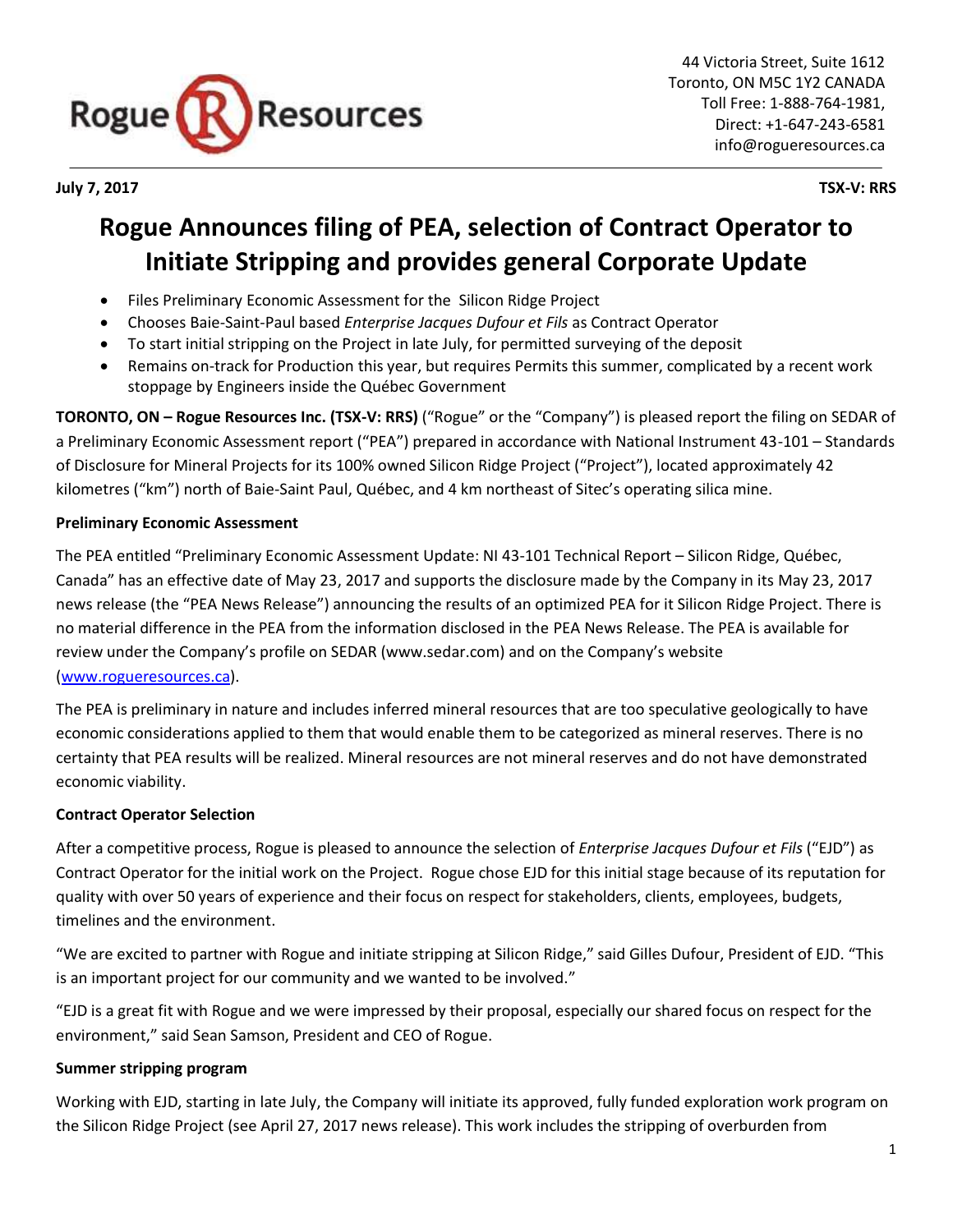approximately 4,500 square metres of area to expose the bedrock for detailed mapping and sampling and to confirm the depth of the overburden in the area. Once permitted and if a positive development decision is made, this information will benefit the Company by providing important data regarding the continuity of quartzite quality and to improve the estimate of overburden volumes to be removed from the potential first area to be quarried. The Company will meet all required conditions as provided by the Ministère des Forêts, de la Faune et des Parcs ("MFFP") to complete the proposed exploration work.

## **Corporate Update**

The 1,400 engineers of the *Association professionnelle des ingénieurs du gouvernement du Québec* (APIGQ) were on strike from May 24 until the union suspended the strike on June 13. According to media reports, this "paralyzed 250 work sites across the province" and, Rogue assumes this three week period has added to our expected timeline for permitting. Rogue has not been formally updated by any of the three ministries about a delay resulting from the APIQC strike and still anticipates being fully permitted this summer.



"Rogue remains on-track with its 2017 Plan," said Sean Samson, President and CEO of Rogue. "If we secure Permits this summer, we hope to have buyer(s) in place and financing arranged, allowing us to remain on track with the 2017 project schedule. Everything has been advancing well and we hope that the APIGQ strike does not delay or derail us."

## **About Enterprise Jacques Dufour et Fils**

*Enterprise Jacques Dufour et Fils* is a leading civil engineering, road construction and quarry operations / crushing company, based in Baie-Saint-Paul, Québec. Founded in 1962 and now employing more than 200 people, EJD is a leader in the Charlevoix community. For more information visit www.entreprisesjacquesdufour.com